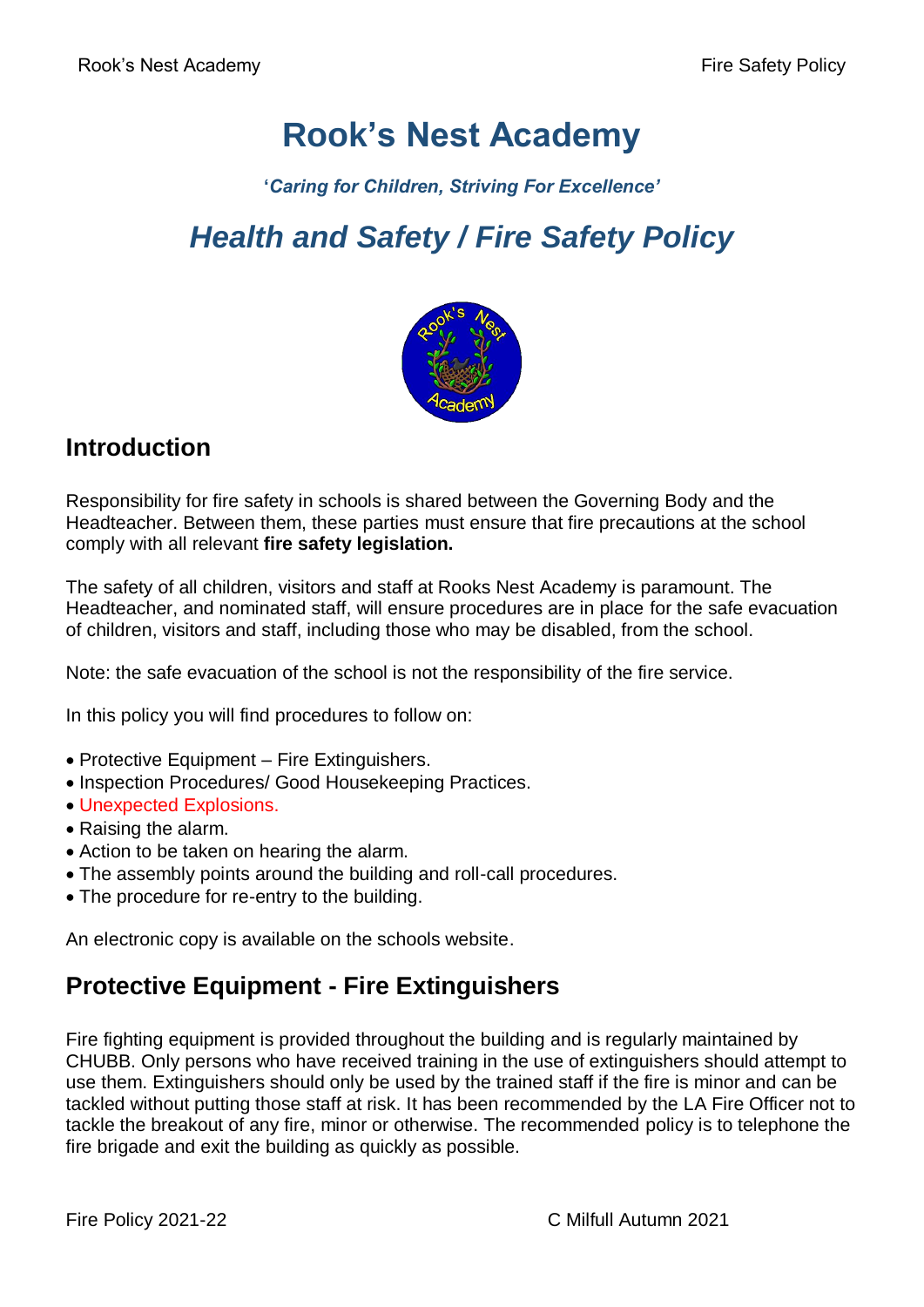### **Inspection Procedures/Good Housekeeping Practices**

Regular inspections of fire safety equipment, exit routes etc will be carried out by the contractors CHUBB in accordance with the details in the Health and Safety / Fire Precautions log book. Any defects or shortcomings should be brought to the attention of the Caretaker who will ensure the arrangements for replacement or replenishment. If any extinguishers are not fixed securely on the wall please notify Mr Greenwood.

The Headteacher and Governing Body are responsible for health and safety in the Academy (Delegated to the Deputy Head). They will complete a fire risk assessment and implement the control measures identified. Review of the fire risk assessment takes place annually. The Academy Fire alarm System was fitted in 2012 and splits the academy into different zones with heat and smoke detectors present in the Food technology room and Library – It has a programme of regular maintenance from an outside firm POWER PLUS. Mr Greenwood will test out the Fire alarm weekly. An evacuation exercise will take place at **least** once a term and as soon as possible after any new intake of pupils is admitted to the school. A record will be kept of the results.

The Academy fire alarm is linked to Sandal Security Systems who will alert the Fire Service if the alarm was to sound both in and out of school hours.

The *Deputy Headteacher* will have responsibility to undertake regular visual inspections of all fire fighting equipment to ensure that they are in the correct location and have not been tampered with. Extinguishers are fitted with a tag that will drop below the level of the trigger-grip if they have been tampered with. This responsibility will be delegated to **The Caretaker.** Feedback will be given during weekly maintenance meetings.

All Staff and children involved in regular fire alarm drills throughout the school year. As part of general induction to school new staff, visitors and contractors will be made aware of fire evacuation procedures.

All Teaching staff have been professionally trained to use the three types of fire extinguisher located on the academy premises.

Daily visual checks will be carried out by **The Caretaker** as follows -

- On the physical state of fire extinguishers.
- Checking that the exit routes are free from obstruction and are left unlocked.
- Reporting all defects to the Deputy Headteacher, who will ensure that remedial action is taken.

Regular annual checks of all fire extinguishers will be undertaken by the Contractors (*CHUBB*) and will be recorded on each extinguisher.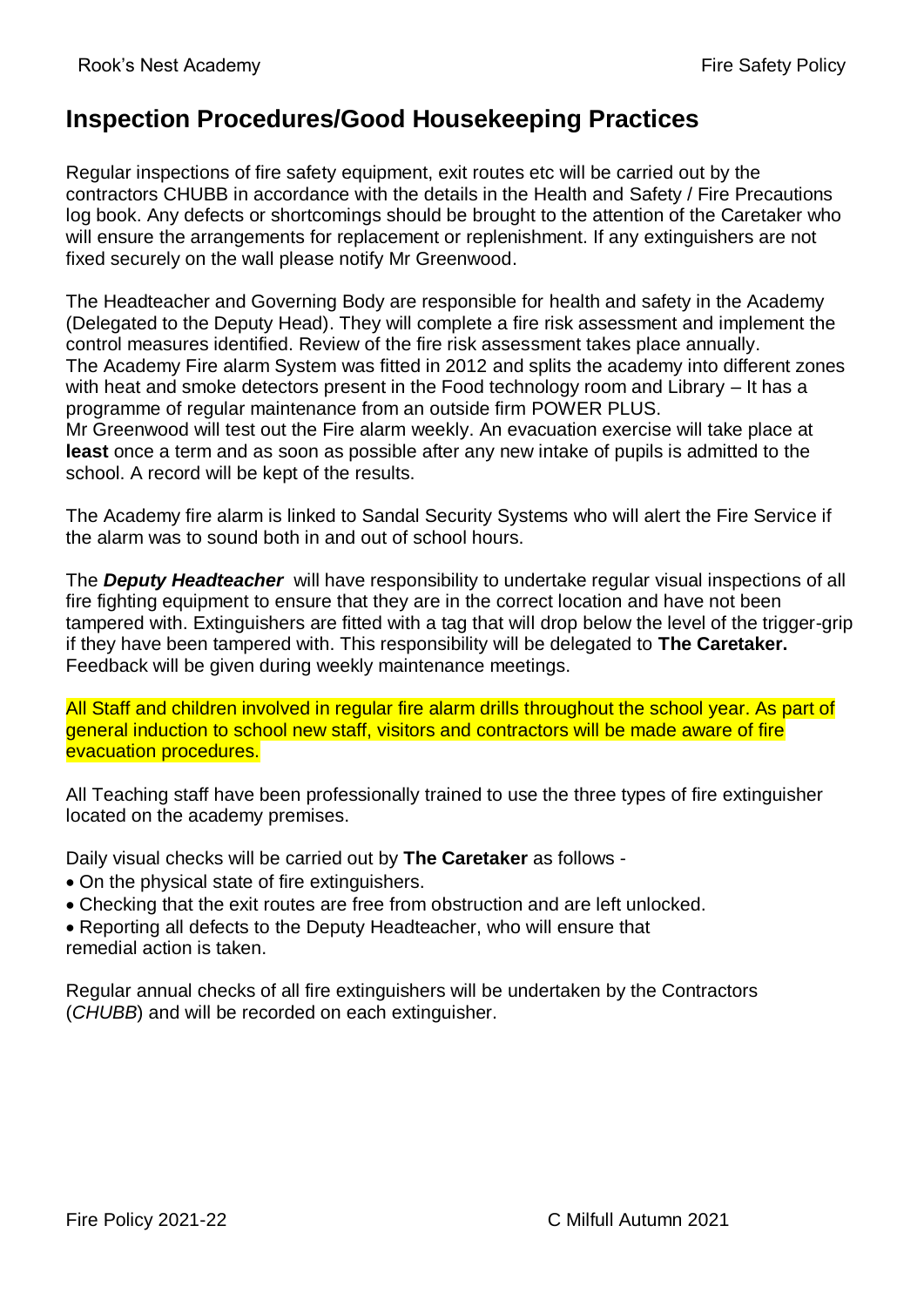- **Extension Leads with various outlets (reel) are fully unwound.**
- **Fire doors/fire exits not obstructed and closed at all times.**
- **No locks to be placed on any fire exits.**
- **Boiler rooms - no flammable items to be stored there.**
- **Site Manager aware of mix of items (especially cleaning equipment) stored together.**
- **Storage to be secure, ensure no risk of anyone setting fire to it.**
- **Storage of all "back up" software in fire protective cabinets.**

**Note: Most fires occurring in the school day start in storerooms or cloakrooms.**

### **Unexpected Explosions**

In the event of an unexpected explosion The Academy Office will instigate a controlled evacuation immediately. Children, staff and public will be directed away from the site of the explosion. The Police and Fire Brigade will be summoned and the ambulance service alerted by The Academy Office. In addition the scene of the explosion will be cordoned off. The Academy will implement a separate emergency plan to manage unexpected situations including explosions whether on site or nearby. See Major Incident Policy.

### **The Evacuation Procedure**

The following sequence of actions should take place when a fire is detected:

- 1) Raise the alarm. On hearing the alarm the School Business Manager(SBM) /Head teacher will telephone the Fire Brigade.
- 2) Evacuation of premises via nearest clear exit point.
- 3) Report to the Assembly Point. (Furthest end of playground facing down the school field)
- 4) Duties of employees with key responsibilities should be followed.

**Alarm** – ANYONE discovering a fire should without hesitation activate the nearest fire alarm and break glass call point. Children should be taught to report to a member of staff if they discover a fire. (This will be the class teacher's responsibility to ensure children are aware to notify a member of staff on discovering a fire.) If anyone does not know how to activate the alarm please notify The Academy Office. Location of all fire alarms will be found on the site plan in the entrance hall. The alarm is tested weekly by the Caretaker who will activate a different call point each week and log any faults. These faults need to be reporting to contractors POWER PLUS.

**Calling the fire brigade** – All outbreaks of fire are to be reported to the Fire Brigade. It is the duty of The SBM (if SBM absent - Headteacher) to make the call.

**Evacuation of premises** – on hearing the alarm pupils will stand behind their chairs and when instructed by the teacher/member of staff in charge, exit the building via the nearest exit. Bags and coats are NOT to be collected on the way out. The teacher/member of staff will ensure that all doors are closed behind them as they leave the premises. The evacuation should take place in a quiet and orderly manner so that instructions can be heard.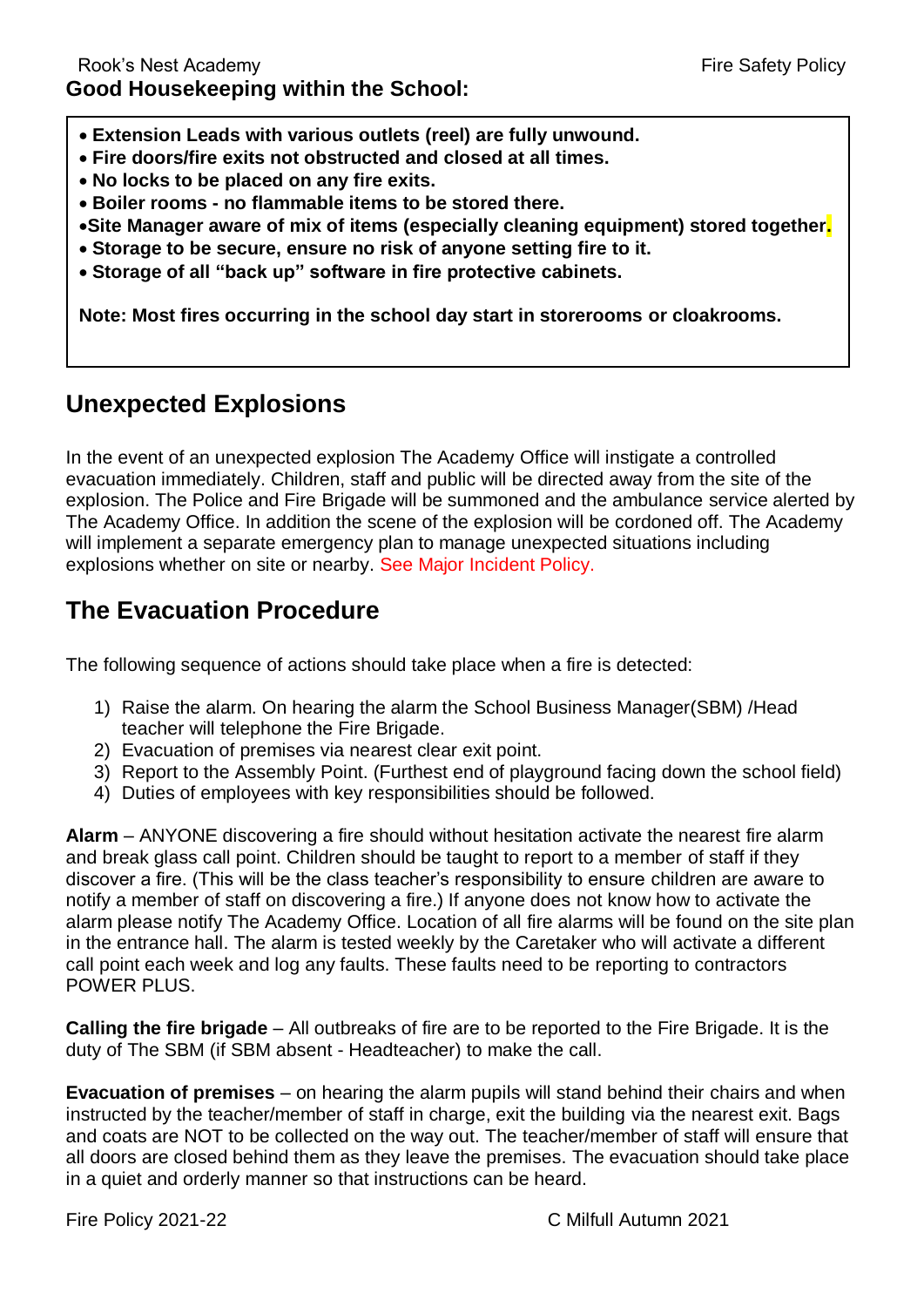**Report to Assembly Point** – (Playground facing field). At the assembly point classes will line up in class order to enable a headcount of each class.

. The Academy Secretary Mrs Hartley collect class visitors book and staff sign in sheet.

Call the roll – Class teachers/member of staff in charge will immediately count the children in the class and check with register, they will then show that 'all are present' by raising a hand in the air.

The Headteacher will check to make sure all hands are raised and then liaise with remaining SLT who will have made a sweep of the building before exiting - making sure that the school is clear.

The Head teacher will go to each line in noting any child absence. (In Headteacher's absence DHT will perform this duty)

The School Secretary Mrs Hartley will bring the Staff signing in sheet and Visitors register and inform Headteacher of any staff not present who were signed into the school.

#### **Re-entering Building**

When Head teacher receives notification of all clear she will notify staff to re- enter the building.

#### 4. **Duties and Responsibilities of Delegated Members of Staff:**

**School business manager / Head teacher** – On hearing the alarm, will contact the Fire Brigade using the 999 telephone system. Head teacher's responsibility only if SBM not present in school.

**Academy Secretary: Mrs Hartley -** On hearing the alarm should collect staff signing in sheet and visitors book will be collected from reception on way out. The cordless school telephone should also be taken.

**School Office: Mrs Hartley -** Will be responsible for ensuring all visitors are accounted for through the signing in register. Staff members who have visitors should ensure they make their way to the Assembly point. All visitors should report to Assembly Point (Playground) on hearing the fire alarm. **This needs to be communicated to all visitors.**

**Headteacher / SBM** – To meet with Fire Brigade at the front of the building. All SLT and persons with roll call responsibility to inform Head teacher if anybody absent.

**Teaching assistants and staff not responsible for a class or individual** to 'sweep' toilets and main areas.

**Lunchtime Supervisor: Sarah Edwards** - will be responsible to ensure all Lunchtime Organisers are accounted for and any absences reported to Deputy Head.

**Catering Manager: Yvonne Sykes –** will be responsible to ensure all catering staff are accounted for and any absences reported to Deputy Head.

**Caretaker Mr Greenwood -** will be The Caretakers responsibility to ensure all

Fire Policy 2021-22 C Milfull Autumn 2021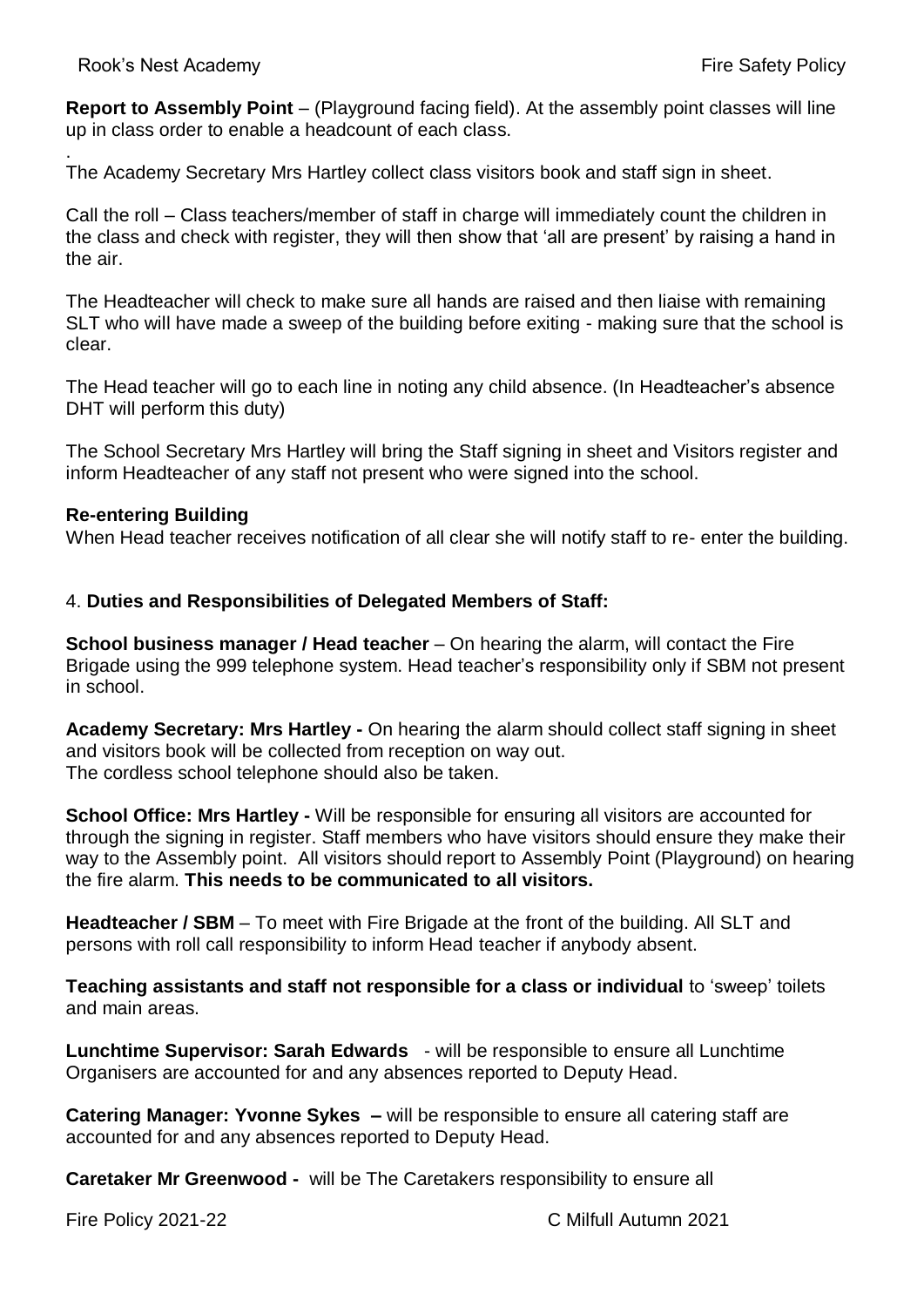cleaning/caretaking staff are accounted for and any absences reported to Deputy Head.

**Rook's Nest Flyers Manager. Veronica Saville** – will be responsible to ensure all Flyers staff and children are accounted for.

#### **Evacuation of disabled persons (SEND pupils)** – pupil, staff or visitor:

**Pupil (SEND)** – The class teacher (or one to one support) is familiar with any additional needs. They have responsibility to ensure the pupil is escorted to the assembly point.

**Staff Member** – It would be the responsibility of the line manager to ensure the member of staff is escorted to the assembly point.

**Visitor** – It would be the responsibility of the person they are visiting or who has arranged the visit to ensure they are escorted to the assembly point.

#### 5. **Catering Staff/ Caretaker/Cleaning Staff will:**

- Immediately cease all activities
- Switch off all appliances
- Evacuate the premises
- Proceed to the assembly point
- Call the roll of staff
- Report to the Deputy Head with any absences.

**Procedures for liaison with the Fire Brigade** –The Headteacher /SBM will meet the Fire Brigade on the driveway of the school on their arrival, and give them details of any persons missing, the location of the fire (if known) and access points into the building. The Deputy Head would take this roll if Head Teacher not present in school.

#### **Evacuation of disabled persons - pupil, staff or visitor**

Teachers who have a disabled child in their class, line managers who have a disabled member of staff and staff members with a disabled visitor should contact Deputy Head teacher if they have concerns that the persons in question will have difficulty in evacuating the building. If required CM will develop a personal emergency evacuation plan for the person in question.

#### **Named staff responsible for one to one children and supported pupils; responsible as per timetable (see individual care plans)**.

After the School day : On hearing the fire alarm the member of cleaning staff responsible for cleaning zone 2 must pick up the front office signing in sheet and visiting books before moving to the assembly point.

**Pre School:** See own Fire Plan

#### **Visitors in large numbers.**

During the school year there will be occasions when the school population will be increased due to a special event. These events can be: school performances, music concerts, Parents evenings, coffee mornings, Summer Fayres etc.

The Headteacher or host teacher will indicate to visitors as part of a welcoming address the whereabouts of fire doors & emergency exits.

Clear signage and emergency lighting throughout the school indicates emergency exits and escape routes.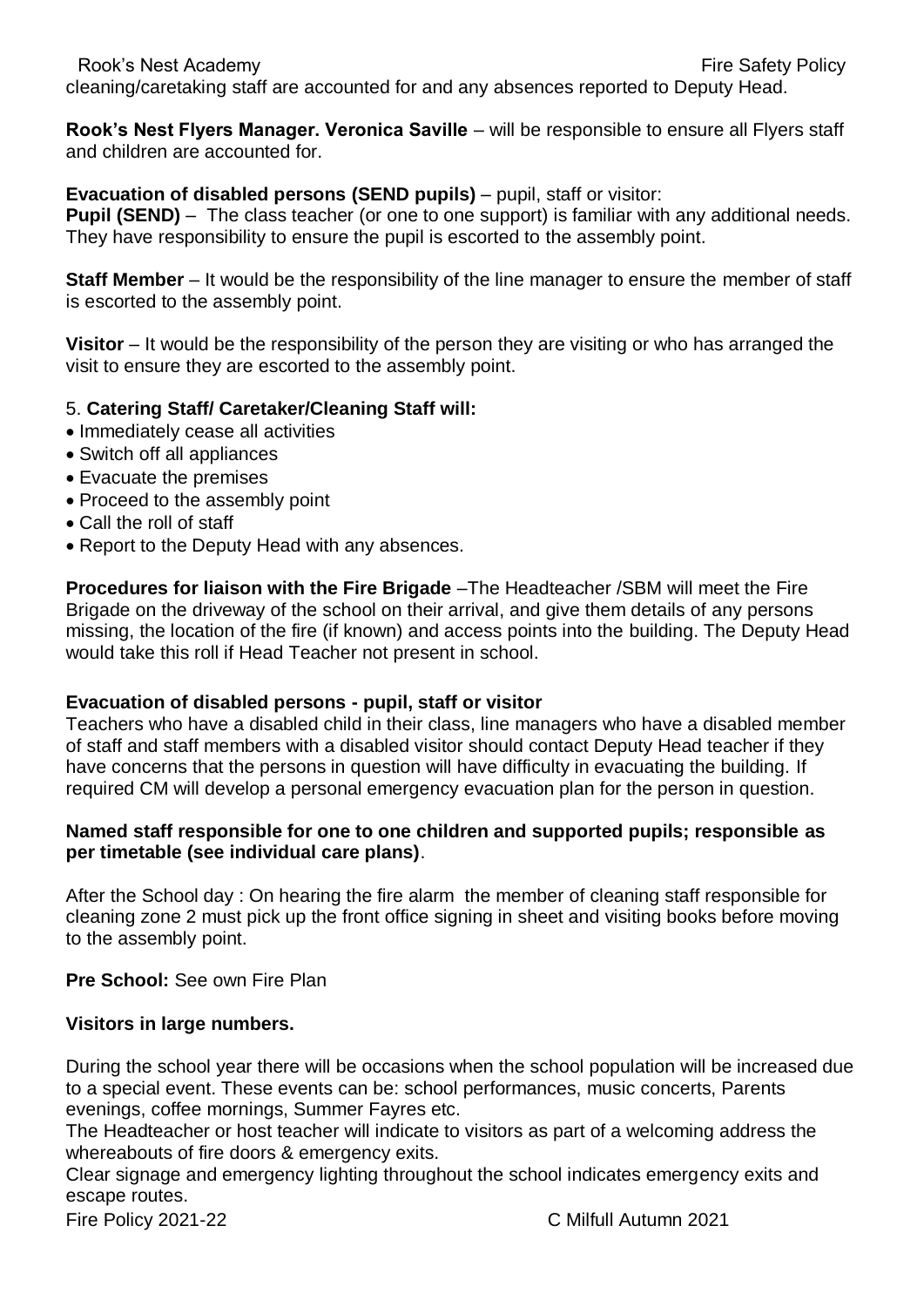# **Rooks Nest Academy Fire Safety & Emergency Plan**

In case of a fire in the building the following procedures must be adhered to. (*NB Fire assembly point for all staff and pupils is the far end of the playground facing the field) The Emergency Plan Assembly Point is the Municipal playing field on Coach Road.* 

- 1) On alarm sounding **Head Teacher / Academy Secretary** will contact Fire Brigade.
- 2) **Academy Secretary** will gather registers, staff signing in sheet and visitors book and will make way to Fire assembly point.
- 3) Staff responsible for a class will instruct their children to quietly make a line at their classroom door. They will then be quickly and safely guided to the Fire Assembly Point.

#### **Appropriate Fire Exits for each class are as follows…**

- Classrooms Year 1/2 (Mrs Milfull & Mr Robertshaw) adjoining classroom doors through to main playground.
- Classrooms Year 1 (Mrs Smith) Fire door to playground.
- Foundation Stage will use exits to front and rear playgrounds.
- Classroom Year 3/4 (Mrs McNally) adjoining classroom door and leading to Main Playground exit
- Classroom Year 3/4 (Mr Milfull) ajoining classroom door fire exit next to library.
- Classrooms Year 3/4 & 5/6 (Mrs Dove & Mr Lai) adjoining classroom doors.
- Classrooms Years 5/6 (Mr Morrell & Mrs Harper ) adjoining classroom doors.
- Classroom Music Annex ( Mrs Wilcox) Fire door
- Foundation stage which is regularly free flow over 3 interconnected rooms will use most appropriate of 3 fire doors.
- Children using Hall will use main fire doors (following the path to the rear of the building to the school playground).
- Pre school will use appropriate exits.
- Those using the library & ICT suite will use Library fire exit to rear of library.
- Those using the Staff Room will use rear fire exit off library corridor.
- Those staff working in the Thrive Room or Hub will be responsible for escorting the children with them.

*(NB In the case of fire blocking an exit the nearest Fire Exit is to be used)* 

4) At assembly point the **School Secretary** will check with Teaching staff that class numbers have been counted and are correct.

5) School Secretary and Business Manager will account for staff and visitors.

.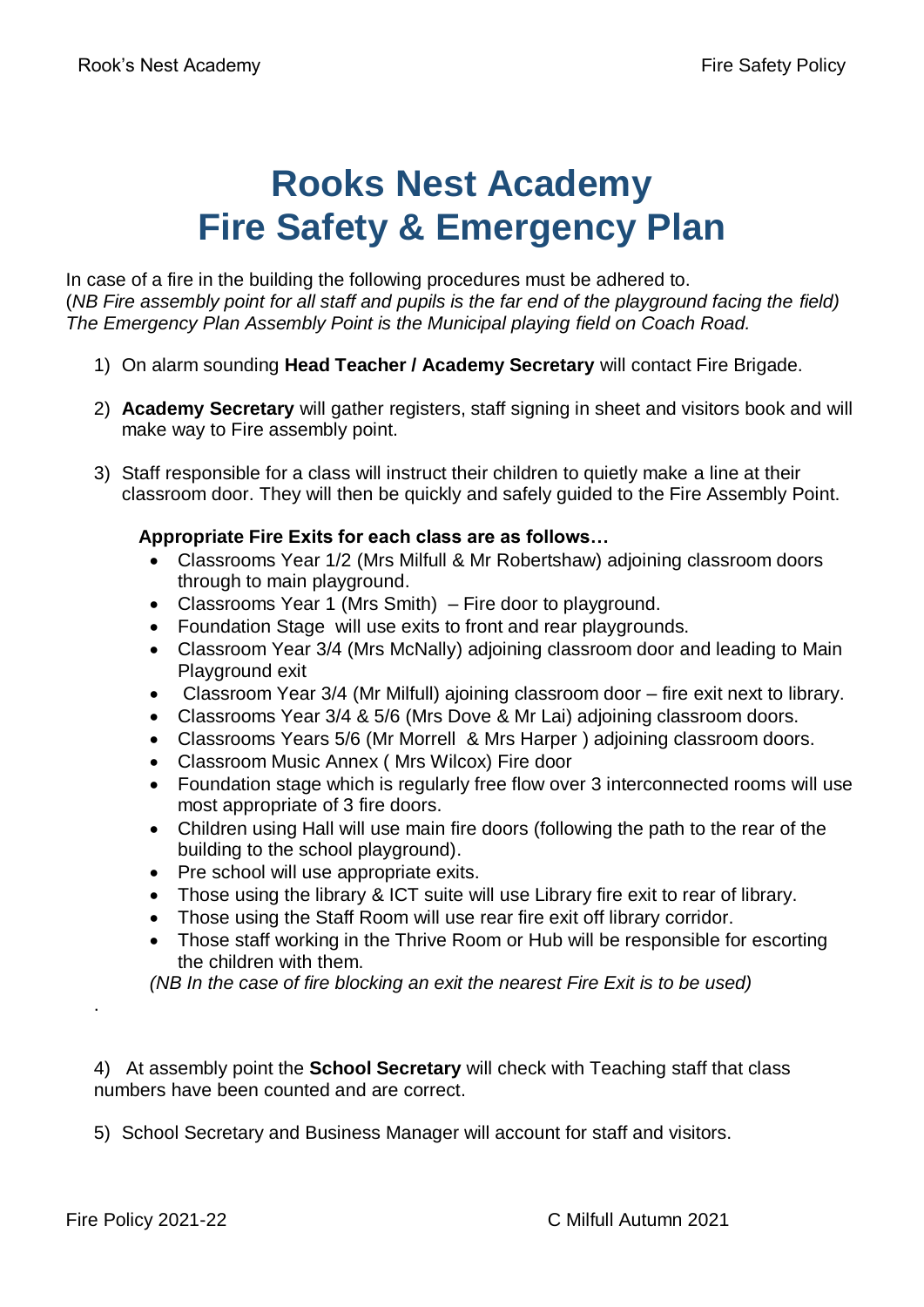Rook's Nest Academy **Fire Safety Policy Fire Safety Policy** 

- 6) Catering Manager will be responsible to ensure all catering staff are accounted for and absences reported to Headteacher.
- 7) Lunchtime Supervisor Manager will be responsible to ensure all lunchtime organisers are accounted for and absences reported to Headteacher.
- 8) Caretaker will be responsible to ensure all cleaning staff are accounted for and absences reported to Headteacher.
- 9) Visitors It should be the responsibility of the person who they are visiting or who has arranged the visit to make sure that they are escorted to the assembly point (in the case of a larger number of visitors such as those attending a school concert will be briefed on the location of Fire Exits).
- 10) Disabled persons: see timetable for named staff responsible for children. Disabled visitors see previous point.
- 11) Head Teacher will then wait on drive for Fire service to arrive School Business Manager will inform Head of any absences. Headteacher will relay details of persons missing, access points and location of the fire to Fire Service. In the absence of the Headteacher Deputy Headteacher will take on this responsibility.
- 12) Rook's Nest Flyers and Wraparound Care: (see below)

### **ROOKS NEST EARLYBIRDS FIRE PROCEDURE**

1. If fire is discovered raise the alarm (fire alarm should sound).

2. If the fire alarm sounds all children and adults must leave the building immediately via the nearest exit and assemble at the assembly point for roll call. The nearest fire exits are THE MAIN ENTRANCE TO EARLYBIRDS and DOOR NEXT TO THE LIBRARY and the DOOR IN THE LIBRARY BOTTOM RIGHT and HALL DOOR and year 4 CLOAKROOM DOOR. If using the Hub the MAIN FONT DOOR OF SCHOOL will be used and then through the coded gate to the school playground.

3. All personal belongings must be left and everyone should evacuate the building quickly and calmly.

4. The assembly point is the far end of the playground opposite the main playground entrance.

5. Everyone assembles at the assembly point and roll call will be taken by the Manager (or in her absence the Deputy Manager). If anyone is injured or missing the child's parents will be informed immediately

6. Call 999 and ask for the fire brigade. No-one must re-enter the building until the Fire Brigade says it is safe to do so.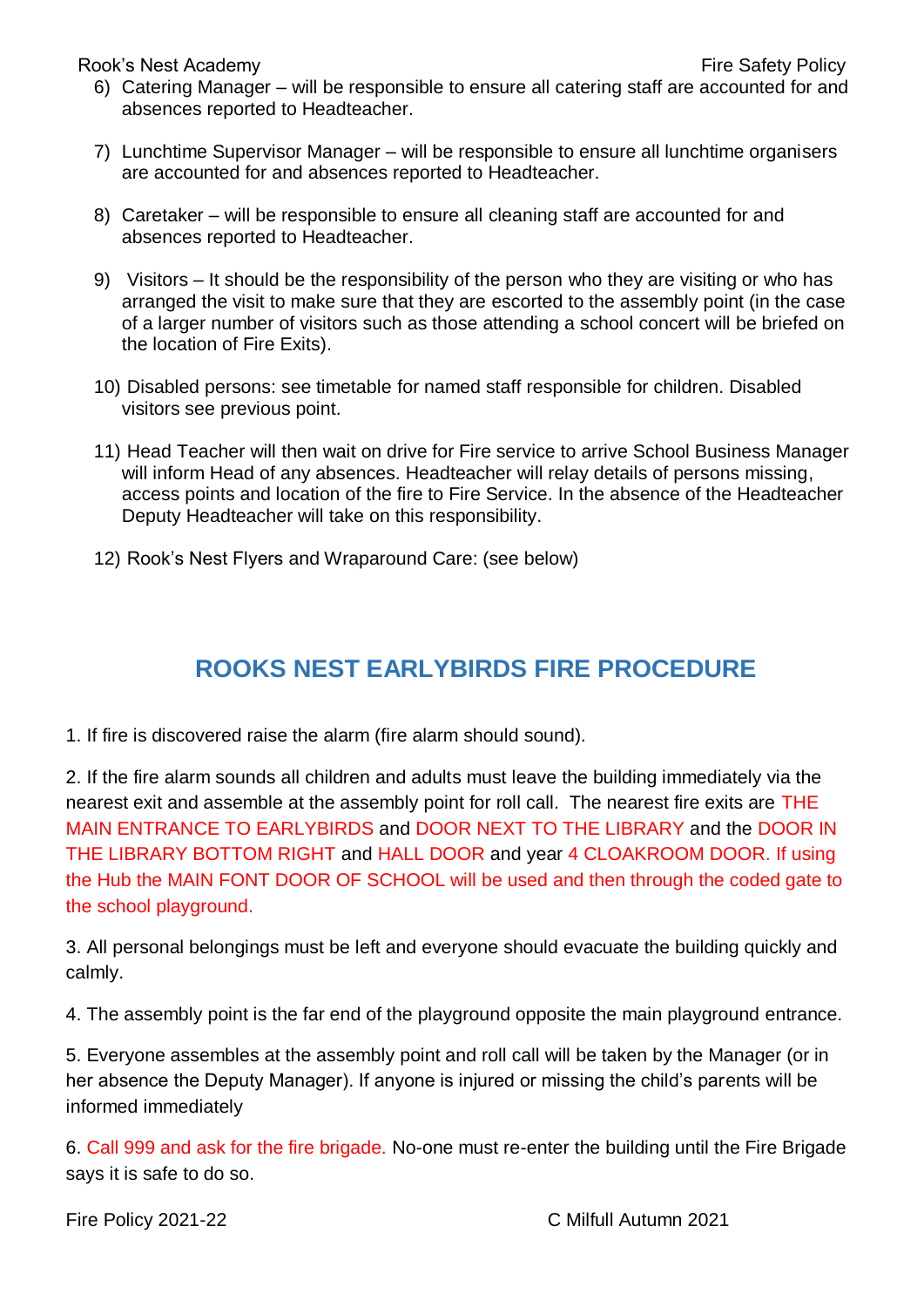September 2021

To be reviewed Autumn 2022

## **Rook's Nest Pre School**

#### **FIRE EVACUATION PROCEDURE. In the event of a fire, suspected fire or on hearing the fire alarm. The fire alarm is linked to the school system.**

Responsible Staff

Nicola Birch (Manager) Melanie Wilhoby **Evacuation plan.**

Evacuate the building by the nearest exit point (front entrance or fire exit). Current Evacuation Points:-

- 1. IF THE FIRE IS SUSPECTED AT THE ACADEMY THEN ALL STAFF AND CHILDREN REMAIN WITHIN THE PRESCHOOL PERIMETER; FURTHEST PART OF THE GARDEN AREA or COUNCIL PLAYING FIELD DIRECTLY THROUGH SIDE GATE.
- 2. IF THE FIRE IS SUSPECTED AT THE PRESCHOOL THEN ALL STAFF AND CHILDREN LEAVE PRESCHOOL GROUNDS AND PROCEED TO THE ACADEMY PLAYGROUND VIA THE RIGHT-HAND SIDE OF THE ACADEMY BUILDING.

#### Nominated people and responsibilities

- Ms Birch to get the register and lead children quickly to place of safety.
- Staff to do a final check of all areas and close doors on leaving.
- All other staff to contain the children and get the ring on exit (if possible).
- In the absence of the nominated people, staff will be assigned a role at the beginning of the session.

#### **ON SUSPECTING A FIRE**

The fire alarm **must** be activated; situated by the Preschool entrance.

#### **ON HEARING THE ALARM**

- Ms Birch or another adult will alert everyone to evacuate the building.
- The nominated person will collect the register and leave by the nearest exit, escorting the children along the way. If possible, collect the waddle ring.
- Staff to position themselves front, middle and back and if no ring hold as many children's hands as possible.
- Second designated adult to do a final sweep of all areas before leaving; closing doors on exit.
- Children should always be contained and supervised.
- Once away from danger and assembling in the Academy playground assemble children on the waddle ring.
- Designated person will do a register check and ensure all adults and children are present.